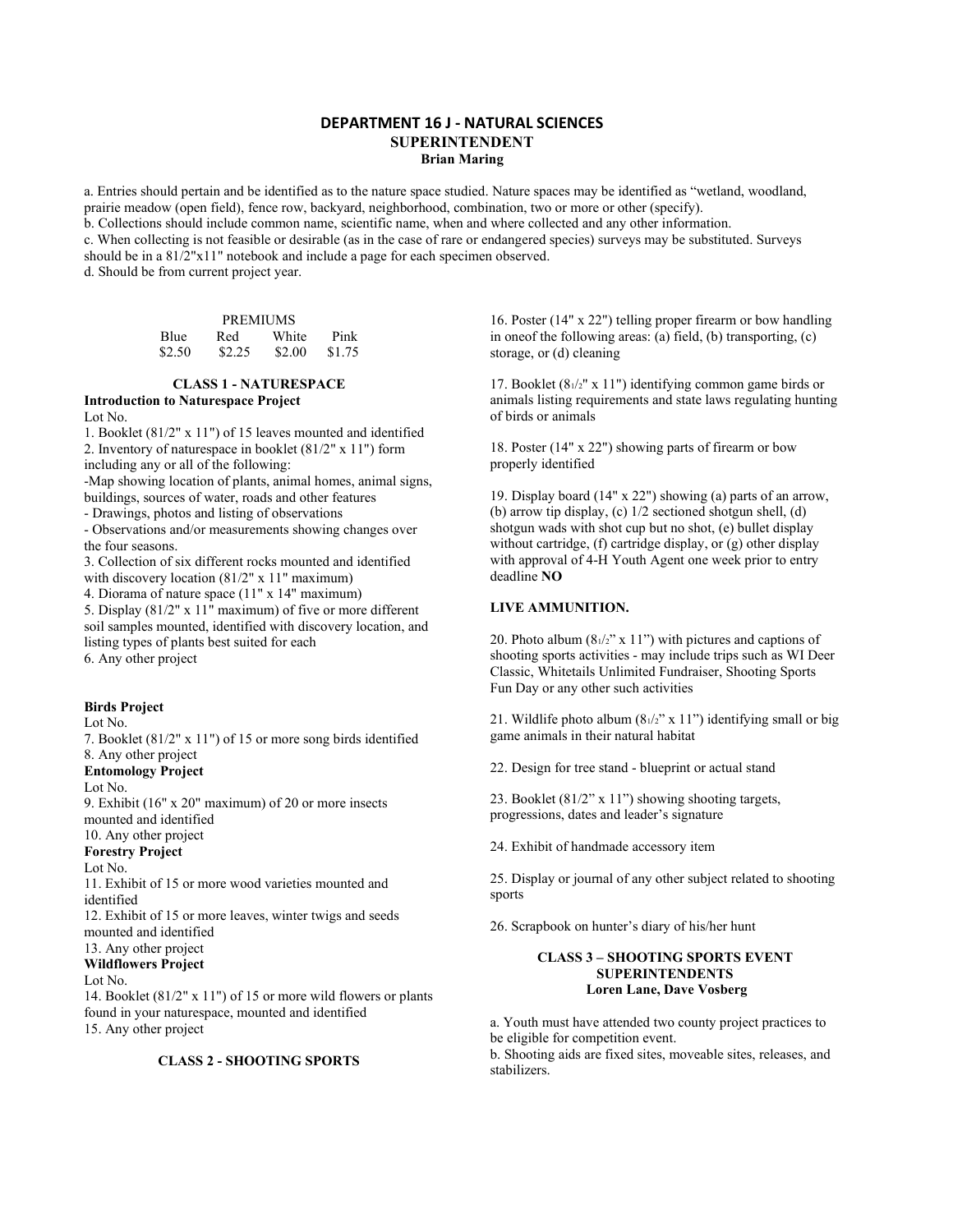limitations should be made in writing to the Fair Office one week prior to Fair. **Grades 3 to 5, 10 yards** Lot No. 27. Bare bow 28. Bow and one shooting aid 29. Bow and two shooting aids 30. Bow and three or more shooting aids **Grades 6 to 8, 15 yards and under** Lot No. 31. Bare bow 32. Bow and one shooting aid 33. Bow and two shooting aids 34. Bow and three or more shooting aids **Grades 9 and over, 20 yards and under** Lot No. 35. Bare bow 36. Bow and one shooting aid 37. Bow and two shooting aids 38. Bow and three shooting aids **Other** Lot No. 39. Air rifle (Grade 3-5) Stationary target 40. Air rifle (Grade 6-8) Stationary target 41. Air rifle (Grade 9 & over)Stationary target 42. Air rifle-(Grade 3-5) Rotating target 43. Air rifle-(Grade 6-8) Rotating target 44. Air rifle-(Grade 9 & over) Rotating target 45. 22 Rifle (Grade 6-8), must have completed hunter safety-Rotating target – Open Sights 46. 22 Rifle (Grade 9 and over) must have completed hunter safety – Rotating target – Open sights 47. 22 Rifle (Grade 6-8), must have completed hunter safety-Rotating target – Scope 48. 22 Rifle (Grade 9 & over), must have completed hunter safety-Rotating target – Scope 49. 22 Rifle (Grade 6-8), must have completed hunter safety-Stationary target – Scope 50. 22 Rifle (Grade  $9 \&$  over), must have completed hunter safety-Stationary target – Scope 51. 22 Rifle (Grade 6-8), must have completed hunter safety-Stationary target – Open Sighs 52. 22 Rifle (Grade 9 & over), must have completed hunter safety-Stationary target – Open Sighs 53. Shotgun – five shots at five stations of trap shooting, must have completed hunter safety **CLASS 4 – SPORTFISHING Take the Bait Project (grades 3 to 5)** Lot No. 54. Poster (14" x 22") or display identifying types of tackle 55. Poster (14" x 22") or display identifying types of bait 56. Poster (14" x 22") or display identifying types of fish in Grant County

c. Requests for reasonable accommodations for disabilities or

57. Poster (14" x 22") or display identifying parts of a fish

58. Poster (14" x 22") mapping favorite fishing spot

59. Tackle box checklist

60. Display of three tied flied and/or baits

61. Completed project book

62. Any other project

**Reel in the Fun Project (grades 6 to 8)**

Lot No.

63. Poster (14" x 22") or display showing how to use spinning rod and reel

64. Poster (14" x 22") or display showing how to cast a bait and/or fly

65. Poster (14" x 22") on Wisconsin fishing regulations 66. Poster (14" x 22") or display on body shapes of three different fish

67. Poster (14" x 22") or display showing recipe for fish

68. Soda bottle trap

69. Display of six tied flies and/or baits

70. Completed project book

71. Any other project

#### **Cast into the Future Project (grades 9 to 12)** Lot No.

72. Poster (14" x 22") or display identifying parts of the fishing reel

73. Poster (14" x 22") or display showing how to make artificial lures and flies

74. Poster (14" x 22") or display identifying insects fish are attracted to

75. Poster (14" x 22") or display on sportfishing-related careers

76. Boat safety checklist

77. Fishing-related game

78. Display of six tied flies and/or baits

79. Completed project book

80. Any other project

# **CLASS 5 - RECYCLE FOR REUSE**

#### **Lot No.**

81. Labeled display of nature's recyclers (decomposers) using drawings, pictures or photographs

82. Exhibit showing natural cycles (water, nutrient, etc.)

83. Exhibit showing renewable and nonrenewable resources

84. Exhibit showing daily, weekly or annual amount of waste

generated by individual, family, club, state or county

85. Display on recycling of products

86. Poster (14" x 22") showing how to recycle or the importance of recycling

87. Exhibit on how individual can reduce amount of resources used

88. Map of your home and/or yard showing your waste

reduction, recycling and composting efforts

89. Home recycling exhibit

90. Farm recycling exhibit

91. Exhibit on farm composting

92. Exhibit showing how recycling fits into natural cycles

93. Exhibit showing how to make animal bedding from scrap paper or the pros and cons of animal bedding made from

paper

94. Model landfill or incinerator (3-D) with explanation how it works

95. Any article the member has made using recycled materials

#### **CLASS 6 – ADVENTURES**

**Booklet with photographs, drawings, captions and/or story illustrating experiences** Lot No. 96. Adventures project